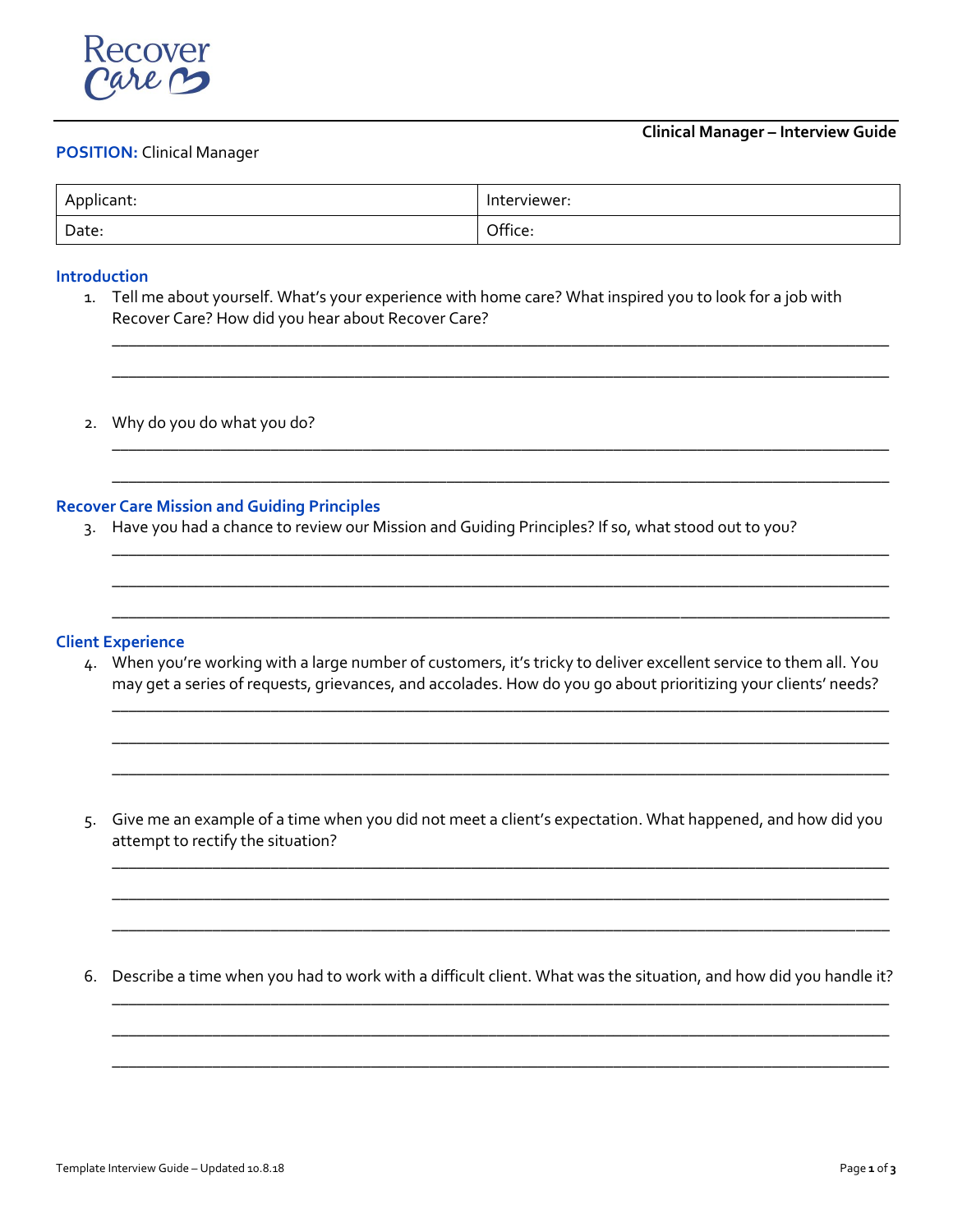| <b>Clinical Manager - Interview Guide</b> |  |  |
|-------------------------------------------|--|--|
|-------------------------------------------|--|--|

## **Clinical Outcomes**

| 7. | Sometimes it's just not possible to get everything on your to-do list done. How do you determine which tasks<br>are completed and which will have to wait? |  |  |  |  |
|----|------------------------------------------------------------------------------------------------------------------------------------------------------------|--|--|--|--|
|    | <b>Employee Engagement/Leadership</b>                                                                                                                      |  |  |  |  |
|    | 8. Give me an example of a time you faced a conflict while working on a team. How did you handle that?                                                     |  |  |  |  |
|    |                                                                                                                                                            |  |  |  |  |
| 9. | We all make mistakes we wish we could take back. Tell me about a time you wish you'd handled a situation<br>differently with a colleague.                  |  |  |  |  |
|    |                                                                                                                                                            |  |  |  |  |
|    | 10. Tell me about a time you needed to get information from someone who wasn't very responsive. What did you<br>do?                                        |  |  |  |  |
|    |                                                                                                                                                            |  |  |  |  |
|    | 11. Tell me about your leadership experience. How would past employees describe you?                                                                       |  |  |  |  |

12. What's your proudest accomplishment as a leader? What about something you wish you had done differently as a leader?

# **Growth/Finance**

13. What is your experience in managing a budget? Managing hourly staff and productivity?